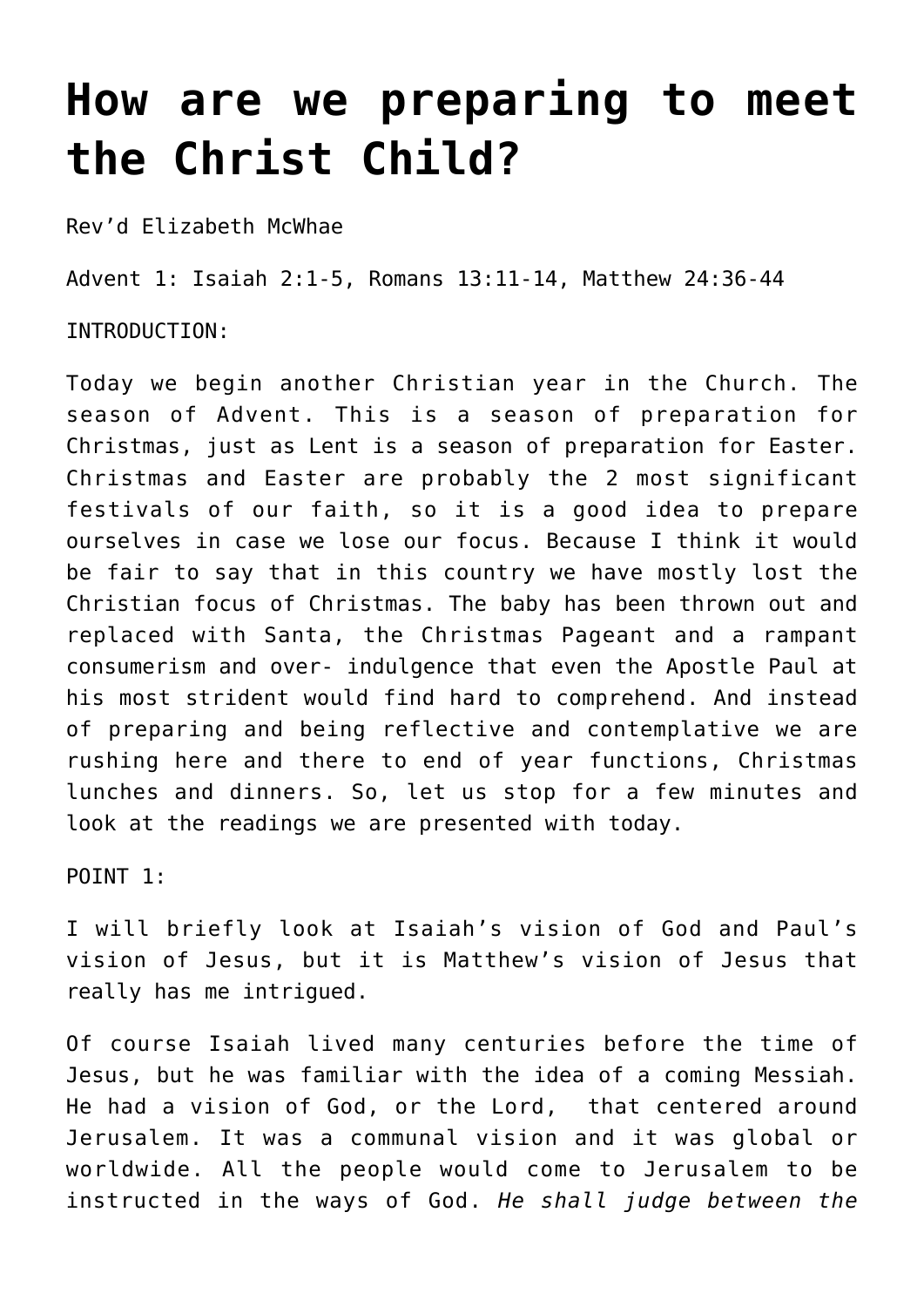*nations, and shall arbitrate for many peoples; they shall beat their swords into plowshares…..nation shall not lift up sword against nation; neither shall they learn war any more.* Isaiah's vision is of a peacemaking God. Ironically this was not the experience of the people of God who fought endlessly with their neighbours and even amongst themselves. Never the less Isaiah's vision was their aim. This vision of God was communal, global, and political.

POINT 2:

By the time we get to Paul, his vision of God is Jesuscentered. It is very focussed upon the individual rather than communal. And his interest is in how Christians behave. He exhorts the community of faith to love. He reminds them to *wake from their sleep.* He uses imagery of light and darkness and asks them to *put on the Lord Jesus Christ.* He also reminds followers of Jesus that salvation is closer to them than when they first believed. This may be a veiled reference to Paul's belief that he would see the return of Christ in his lifetime. So he is reminding believers to be prepared to meet Jesus again.

POINT 3:

Now we come to our Gospel reading from Matthew, and what a reading it is. Instead of gentle Jesus meek and mild, here Jesus according to Matthew, has gone apocalyptic. In order to understand these verses we need to understand what apocalyptic writing is. In the New Testament the most obvious example of this is the Book of Revelation, but also this section of Matthew's gospel. Apocalyptic writing describes imminent disaster and total or universal destruction. It is an unveiling of catastrophic events in history. In Jewish and

Christian writings, it usually speaks to communities that are experiencing persecution and upheaval. In this section of Matthew's gospel the apocalyptic events referred to are the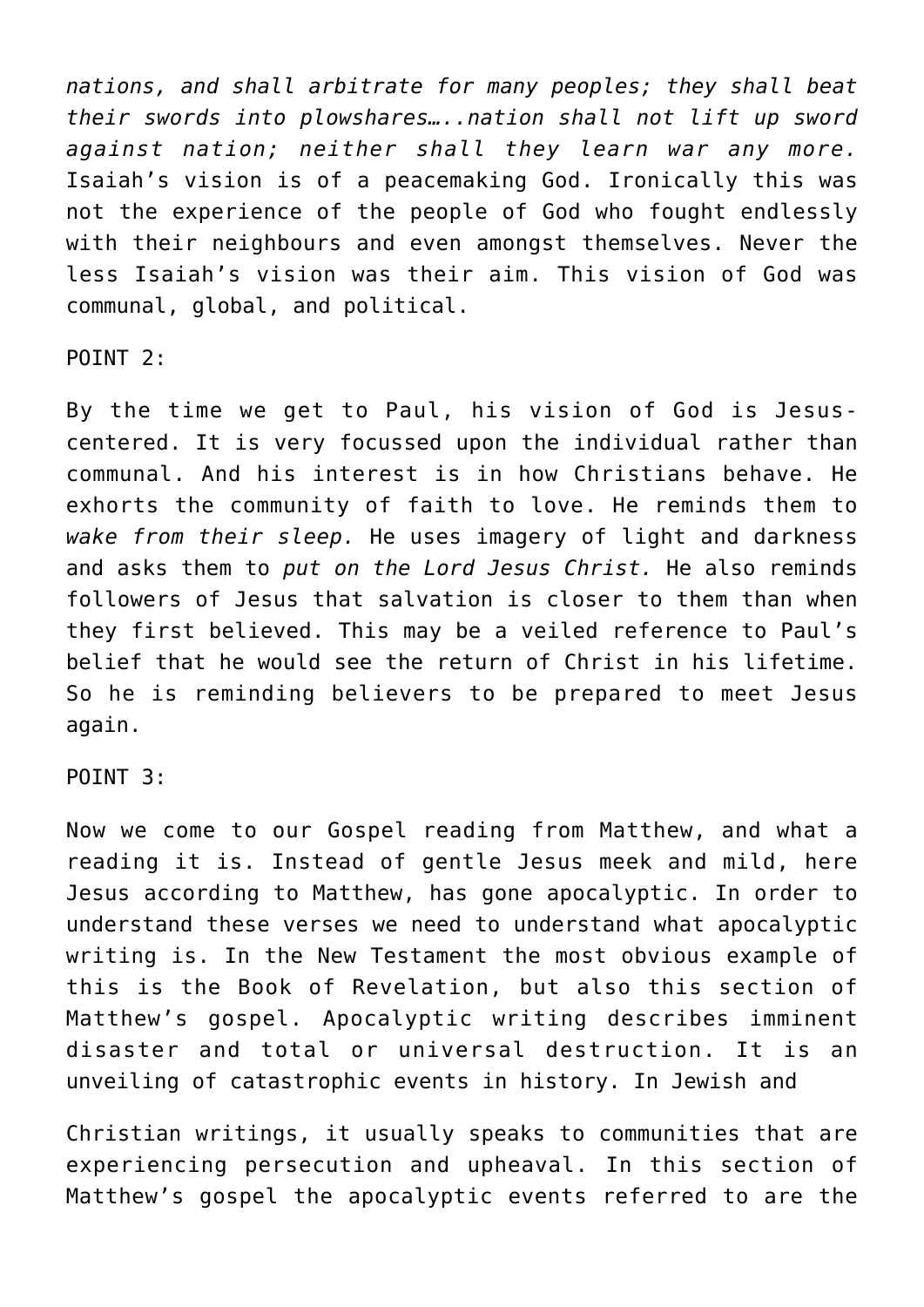days of Noah, the 2 people in the field and the 2 woman grinding meal. In all 3 cases, some people where prepared and some where not. Matthew has linked these apocalyptic images, which are not intended to be taken literally, to the second coming of Jesus. His intention is clear. Are you prepared and watchful or are you missing the signs of Jesus return?

So we jump from preparing ourselves for the birth of the baby in the manger at Bethlehem straight through the passion, death, and resurrection of Jesus to the second coming of Jesus, the Parousia. What a way to start Advent.

What are we to make of these readings. How do they prepare us for the birth of Jesus? Isaiah reminds us that God wants to teach us his ways so that we may practice justice and put away warmongering. Isaiah also reminds us that faith is worked out in a community that walks in the light or the illumination of the Lord.

Paul, on the other hand is concerned with the individuals relationship with Jesus and how that works out in their behaviour. He encourages Christians to love and to walk in the light.

Lastly, Matthew's Jesus uses apocalyptic imagery to herald the second coming of Jesus. He urges believers to read the signs and be prepared and watchful for that day, at the same time saying that only the Father knows when this cataclysmic event will occur.

## CONCLUSION:

 I wonder what thoughts, words or images these Advent 1 readings evoke for you? How as a community of faith and a diocese are we preparing to meet the Christ child? Where is our manger? How are we as individuals preparing ourselves to put on Christ? And how watchful and prepared are we to meet Christ at the final curtain? That's not something many of us think about, I suspect, despite being part of the biblical